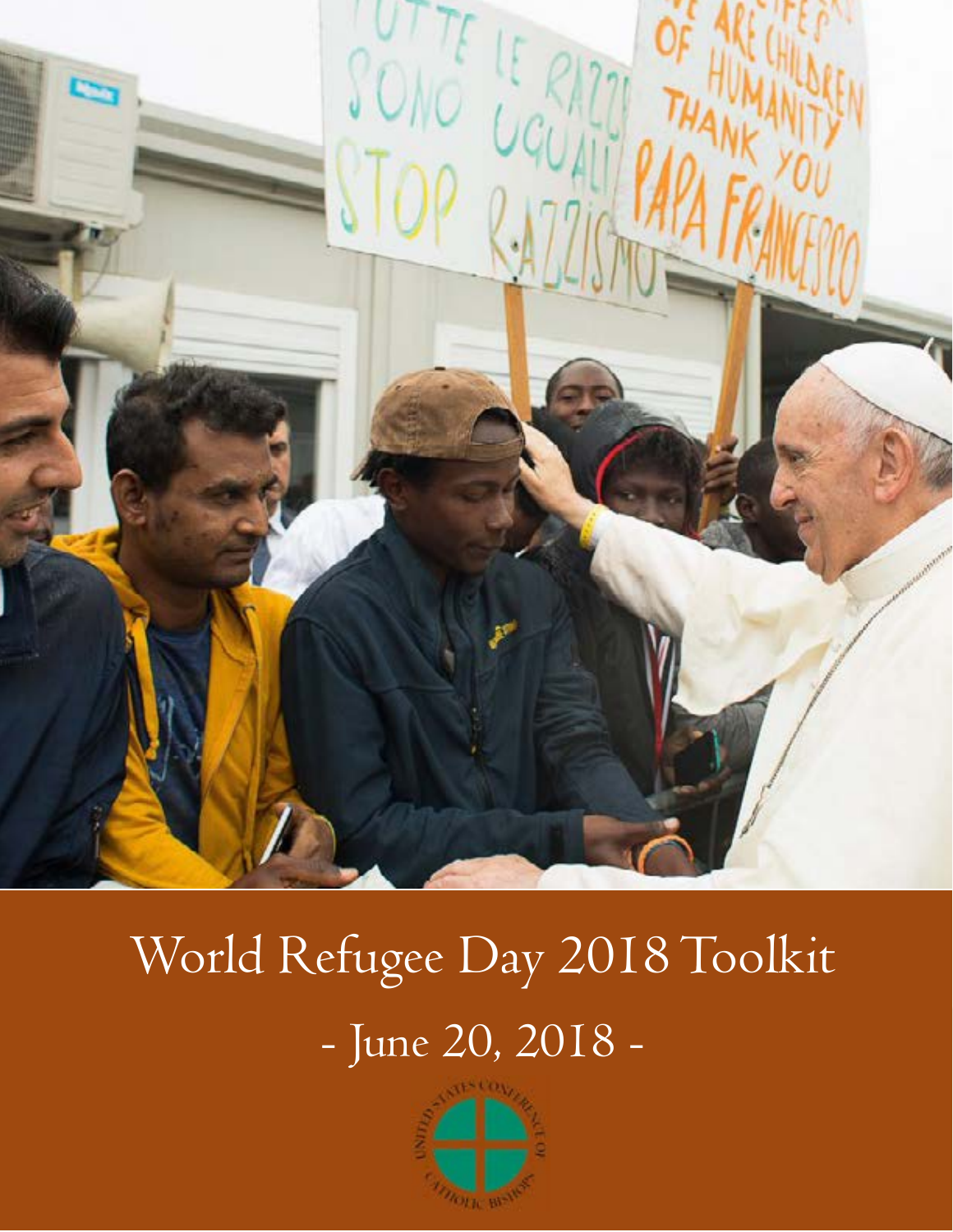# Table of Contents

| 6 |  |
|---|--|
|   |  |
|   |  |

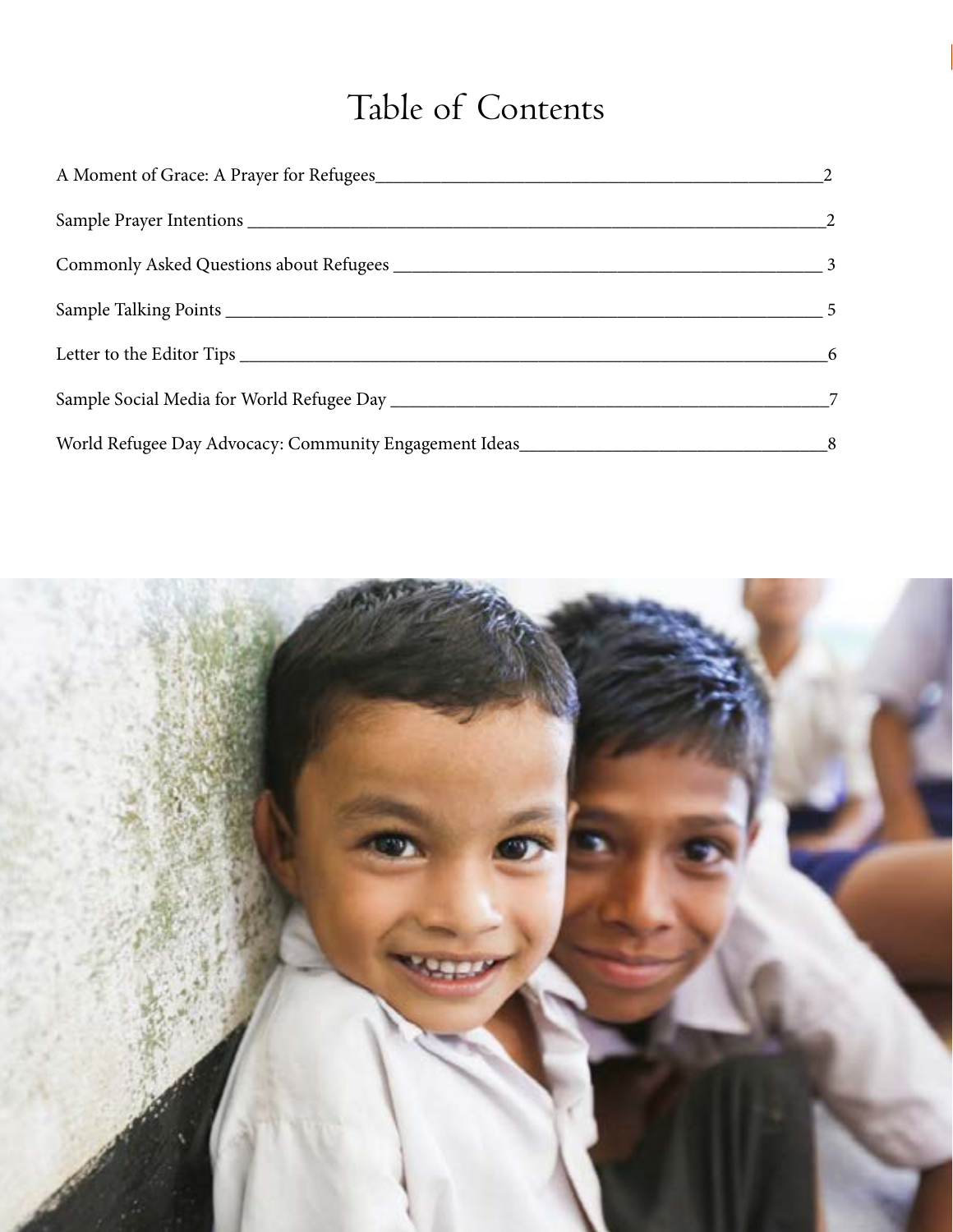# A Moment of Grace

A Prayer for Refugees

God of our Wandering Ancestors, Long have we known That your heart is with the refugee: That you were born into time In a family of refugees Fleeing violence in their homeland, Who then gathered up their hungry child And fled into alien country. Their cry, your cry, resounds through the ages: "Will you let me in?"

Give us hearts that break open When our brothers and sisters turn to us with that same cry. Then surely all these things will follow: Ears will no longer turn deaf to their voices. Eyes will see a moment for grace instead of a threat. Tongues will not be silenced but will instead advocate. And hands will reach out working for peace in their homeland, working for justice in the lands where they seek safe haven. Lord, protect all refugees in their travels. May they find a friend in me And so make me worthy Of the refuge I have found in you. AMEN

- Prayer courtesy of CRS

## Sample Prayer Intentions

CNS photo/Baz Ratner, Reuters

• For all refugees who are forced to flee from their homes, that God might bring them to a place of peace and safety, we pray to the Lord.

• For refugee children, who have been separated from their families due to difficult circumstances or death, that God will provide his protection, we pray to the Lord.

• For our bishops, that they will continue in their commitment to lead Catholic social service agencies and encourage parishes in their dioceses to both support lifesaving assistance for refugees around the world and to be active partners in refugee resettlement and provide in their communities a place of welcome, we pray to the Lord.

• For Christian faithful and all people of good will, that they might find the compassion to walk in solidarity with refugees and the courage to advocate on their behalf, we pray to the Lord.

• For U.S. and world leaders and elected officials, that they might work together to end the strife and persecution that gives rise to refugee crises, provide care and protection for refugees forced to flee, and share responsibility in helping them build new lives, we pray to the Lord.

2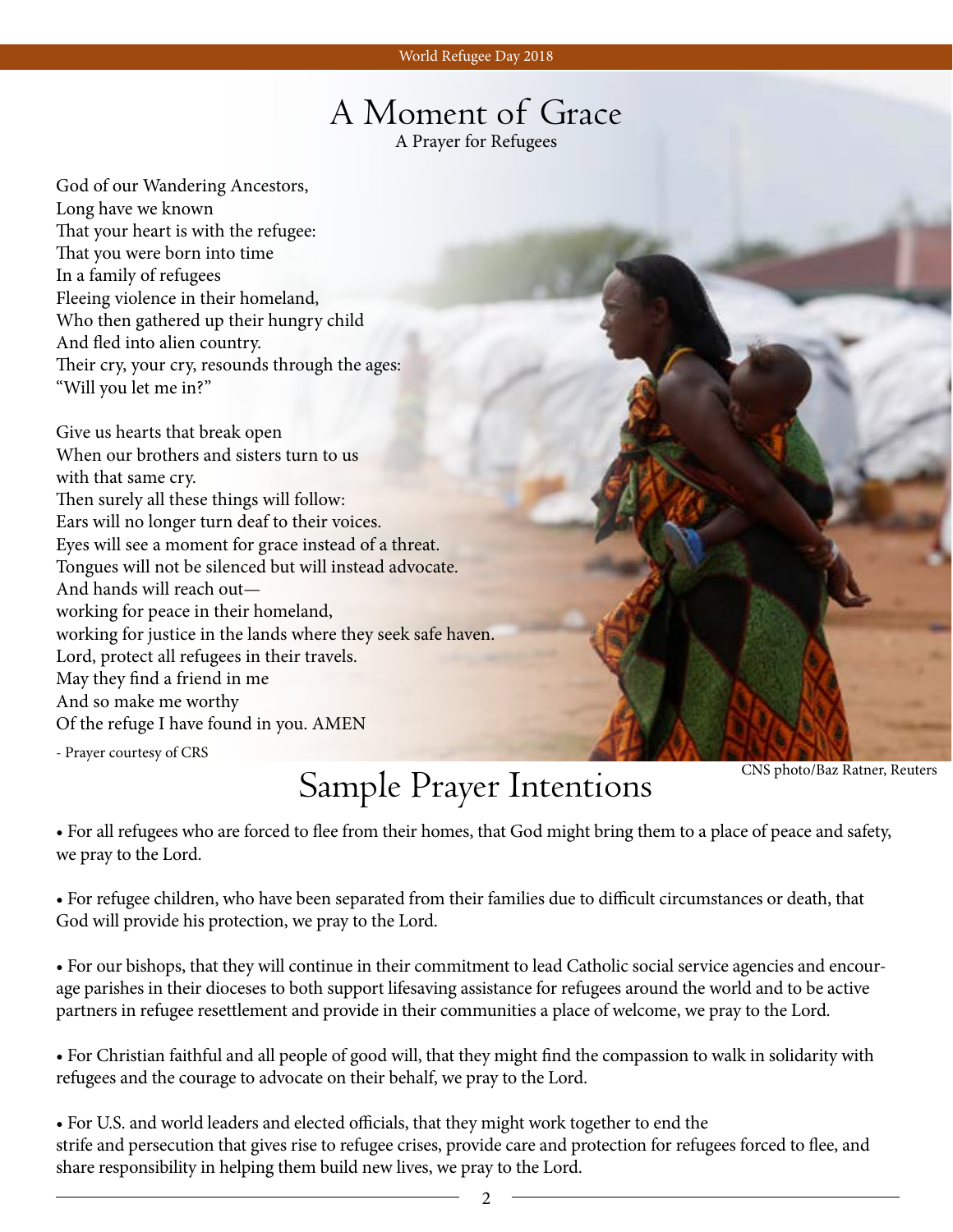# Commonly Asked Questions About Refugees

#### **Who is a refugee?**

Under U.S. law, a [refugee](http://www.unhcr.org/3b66c2aa10) is a person who is forced to flee his or her home country due to persecution or a well-founded fear of being persecuted on account of his or her nationality, race, religion, political opinion, or membership in a particular social group. Refugees do not voluntarily choose to migrate but instead do so out of immediate necessity – often in the context of civil unrest, armed conflict, or other violence motivated by one of the five factors listed above and carried out by a state actor, an individual colluding with the state, or an individual whom the state cannot control.

#### **What is the current state of the refugee system internationally?**

Current levels of displacement are some of the highest ever recorded. Worldwide, there are 65.3 million people who have been forced out of their homes (with an estimated 34,000 people displaced per day). While the majority of forced migrants remain in their home countries, 22 [million](http://www.unhcr.org/en-us/figures-at-a-glance.html.) have been forced to flee and seek refuge in other countries. Over half of these refugees are under the age of 18.

The United States has traditionally been at the cornerstone of the international humanitarian system that protects refugees who so desperately need help. Many nations have each generously welcomed an average of more than 1 million refugees. However, more than 86% of the world's refugees live in countries which struggle to afford access to basic needs for their own people. And, humanitarian needs have only increased in the last year. Since late 2017, more than 650,000 people have fled Rakhine State for Bangladesh, and over one million people have fled Venezuela.

Supporting refugees around the world by ensuring protection of funding for international humanitarian and development assistance expresses our solidarity with them and with the generous nations that welcome them. When we educate refugee children, we give them a chance to contribute to their communities and reduce their vulnerability to human trafficking. When we help parents provide for their families, we reduce the likelihood that they will turn to child labor or early child marriage. Supporting refugees also helps diminish the strain on host communities. It's vitally important that we protect funding that supports refugees, internally displaced persons, and asylum seekers overseas, and funding that addresses the root causes of migration.

Only those individuals who are considered to be the most vulnerable are referred for resettlement in a third country. Despite the extent of global displacement, less than 1% of refugees are submitted for resettlement worldwide. The United States traditionally resettles over half of these individuals. In Fiscal Year 2016, the United States [resettled](https://www.theguardian.com/us-news/2018/jan/26/trump-administration-refugees-resettlement) just over 53,000 refugees, with the most coming from the Democratic Republic of Congo, Burma, Ethiopia, Syria and Iraq. In recent years, there has also been an increased flow of refugees from Central America to the United States.

#### **How does the processing system work?**

The international community has traditionally promoted three durable solutions to displacement situations: (1) voluntary repatriation, (2) integration into the country of first asylum, or (3) resettlement into a third country. United Nations High Commissioner for Refugees (UNHCR) works to find the best solution for each displaced person on an individual basis.

UNHCR is generally responsible for identifying and designating individuals as refugees. UNHCR assists in ensuring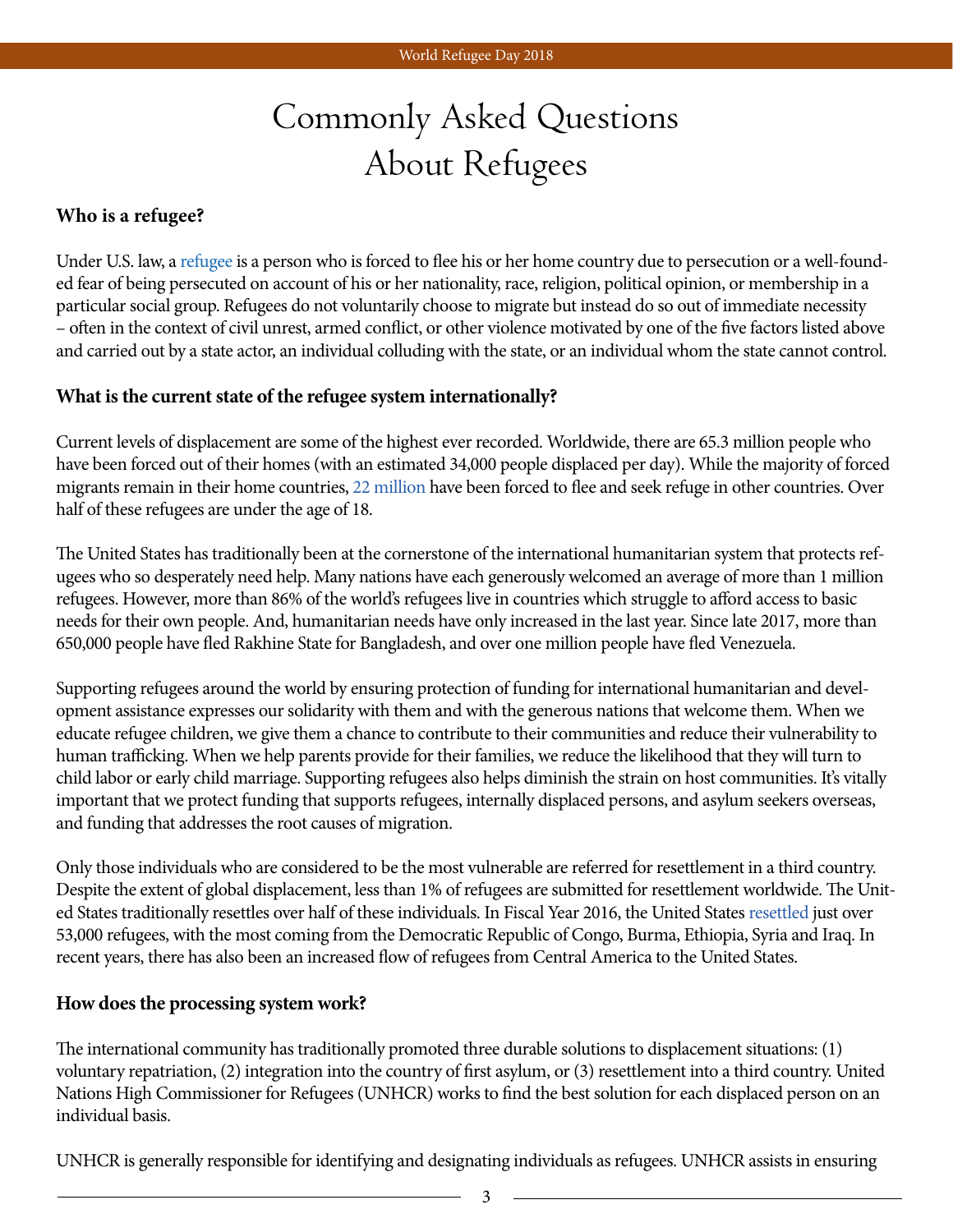the safety and well-being of refugees as they await a placement determination. However, temporary protection for refugees remains a challenge for the international community. Not only do refugees often have to endure life-threatening conditions in order to arrive at their first host country, but, once there, they usually live in confined refugee camp sites or in urban settings, sometimes for as long as a decade.

### **How Does Refugee Resettlement Work in the United States?**

Each year, the President of the United States authorizes the admission of a certain number of refugees into the country. This number, described as the "Presidential Determination" is based on a consultative process between Congress, the President, and various federal agencies, including the Department of Homeland Security (DHS) and the U.S. Department of State (DOS). A refugee is typically referred to the United States by UNHCR, an embassy, or an authorized non-governmental organization (NGO). A government-funded Resettlement

Support Center (RNC) then facilitates the application process by completing application paperwork and gathering biometric and biographical information needed for the determination and vetting process. During this application process, which typically takes 18 to 24 months to complete, the prospective refugee remains outside of the United States.

Prospective refugees to the United States undergo a rigorous and thorough [screening process](https://obamawhitehouse.archives.gov/blog/2015/11/20/infographic-screening-process-refugee-entry-united-states) that includes vetting through databases held by the Federal Bureau of Investigation, the Department of Defense, DOS, and DHS. [iv] In addition, the refugee is interviewed by a highly-trained U.S. Citizenship and Immigration Services (USCIS) officer to determine eligibility to the U.S. resettlement program and admissibility to the country. Further review is conducted if an individual's application raises safety or national security concerns and, ultimately, he or she will not be resettled in the United States if such concerns are not resolved. Once USCIS conditionally approves the applicant, he or she must complete a medical examination. Those individuals who receive approval for resettlement undergo a final screening by the U.S. Customs and Border Protection prior to entry into the country.

Admitted refugees are assigned to an experienced resettlement agency in the U.S. prior to arrival in order to help ensure their welcome and successful integration into our country. Once in the United States, refugees engage in cultural orientation, English lessons, medical evaluations, and other forms of social support through the resettlement community and other organizations.

### **What is the Catholic Church's teaching on refugees?**

It is a core Catholic teaching that every human being is created in the image of God and is therefore entitled to dignity and respect. The Catholic Church views assisting those in need as a fundamental Christian duty that is derived directly from the life of mercy of Christ, who himself was a migrant and a child of refugees. We as Christians are called to welcome our new neighbors with the same love and compassion we would want ourselves to be shown in a time of persecution. We are also called to provide support and care for refugees overseas who remain in refugee camps and other tenuous situations.

### **What is the Catholic Church's Role in Supporting Refugees around the World?**

The United States Conference of Catholic Bishops' Migration and Refugee Services (USCCB/MRS) seeks to fulfill the teachings of the Church in the arena of migration. USCCB/MRS is one of nine NGOs in the United States that resettles refugees and advocates for the refugee community. Through cooperative agreements with the federal government, USCCB/MRS works in coordination with partner agencies around the United States to welcome and ensure that the basic needs of each arriving refugee are adequately met. USCCB/MRS also engages in [assess](http://www.usccb.org/about/migration-policy/fact-finding-mission-reports/index.cfm)[ment trips](http://www.usccb.org/about/migration-policy/fact-finding-mission-reports/index.cfm) to regions with large refugee populations.

4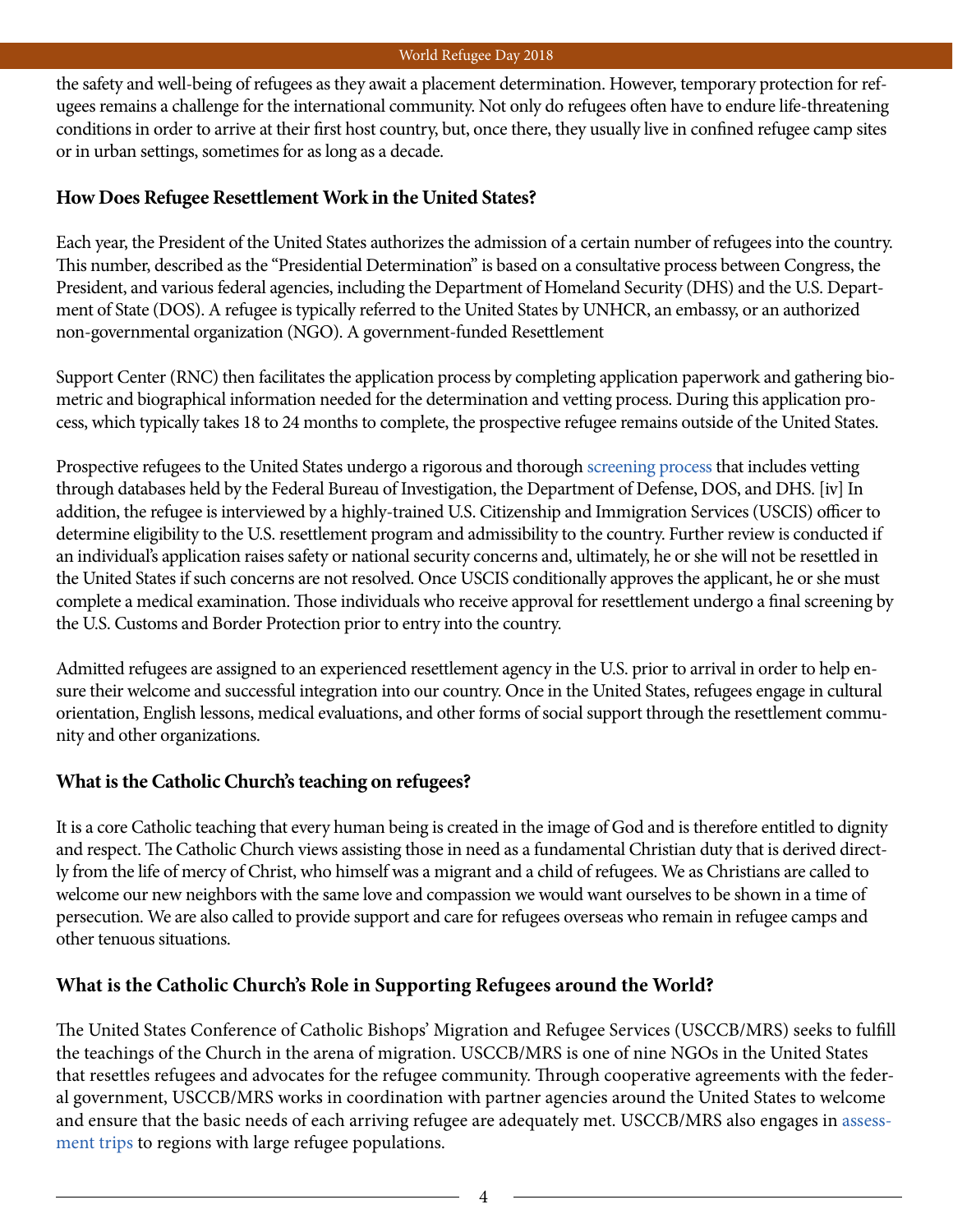

# Sample Talking Points

1. Jesus calls us to welcome refugees and immigrants, and says that when we extend a helping hand to them, we are meeting him face-to-face.

2. The Catholic community supports supports refugees around the world by advocating to protect U.S. foreign aid and a refugee program that is safe for refugees and for the communities that welcome them.

3. Today, more than 65 million people around the world have been forcibly displaced from their homes, over 22 million of these individuals are refugees.

4. The United States has traditionally been at the cornerstone of the international humanitarian system that protects refugees who so desperately need help. We must maintain our leadership position and protect lifesaving U.S. development and humanitarian assistance, which helps to meet the basic needs of refugees and vulnerable migrants and addresses the root causes of migration and displacement.

5. The U.S. refugee protection and resettlement program has enjoyed bipartisan support for over 30 years, and is a life-saving program that protects vulnerable refugees and helps to unite families fractured by forced migration.

6. Refugees are the most thoroughly vetted individuals to enter the United States, going through a series of [security](https://obamawhitehouse.archives.gov/blog/2015/11/20/infographic-screening-process-refugee-entry-united-states)  [screenings](https://obamawhitehouse.archives.gov/blog/2015/11/20/infographic-screening-process-refugee-entry-united-states), including biographic and biometric checks, medical screenings, forensic document testing, and in-person interviews with highly trained government officials. The information examined to confirm a refugee's identity is checked against law enforcement and intelligence databases, including those of the National Counterterrorism Center, Department of Defense, Federal Bureau of Investigation, Department of State, and Department of Homeland Security. If there is any doubt about whether a refugee is a security risk, he or she will not be admitted to the United States.

7. Once resettled, refugees contribute to their new communities as friends and neighbors, taxpayers, workers, business owners, doctors, and students.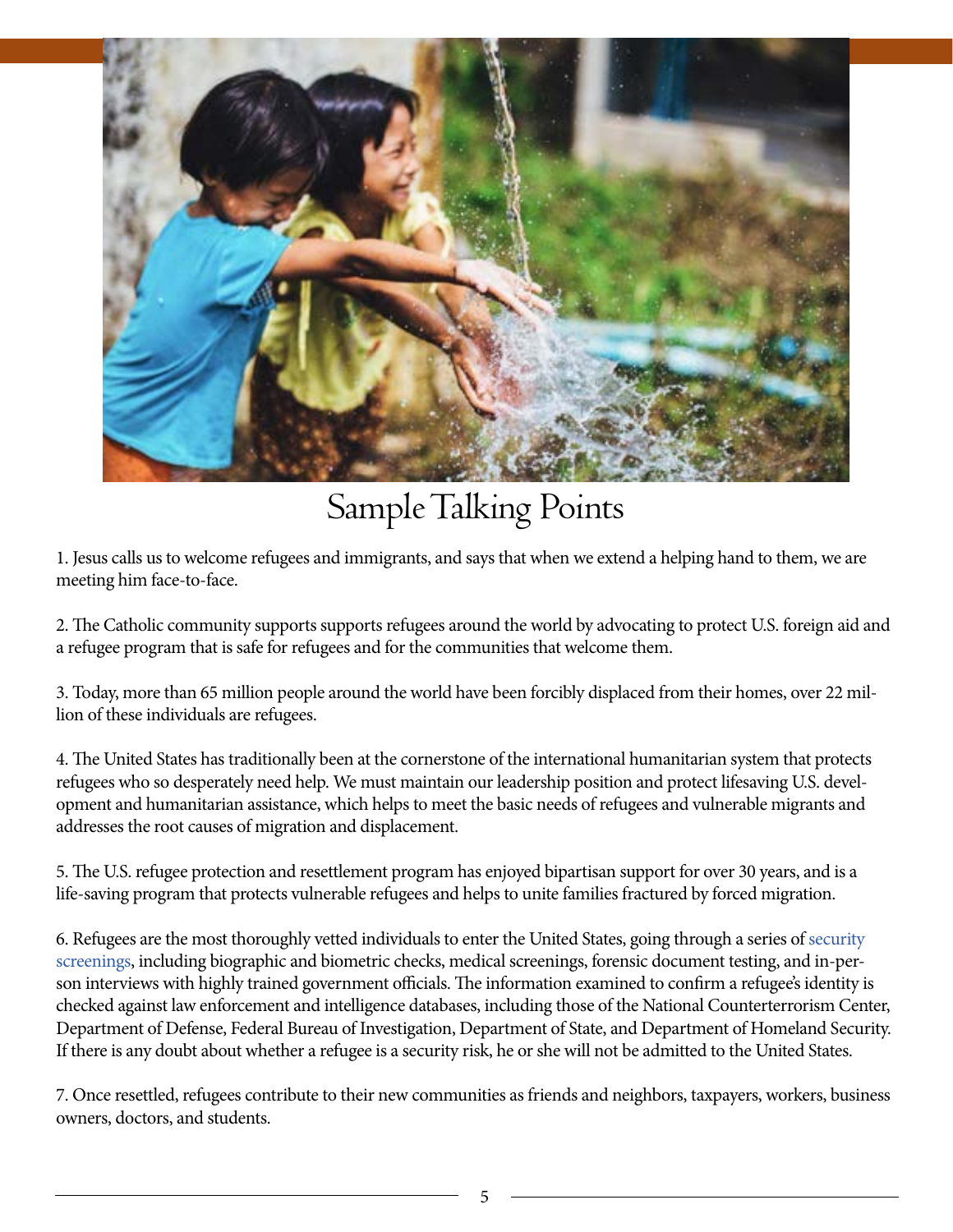### Letters to the Editor

Writing a letter to the editor (LTE) is the perfect way to offer a rebuttal, add another perspective, or express your appreciation for an already-published article or commentary piece. Please let us know if your letter to the editor is published! We'll deliver it to elected officials and promote it on our social media. Co[mpleting this fi](mailto:jfi%40usccb.org%20?subject=Published%20Letter%20to%20the%20Editor%20FYI)nal step in the letter to the editor process helps ensure that your letter's impact is even greater. Email us at  $j\hat{f}$  and  $k$  to your published LTE.

### **Letter to the Editor Writing Tips**

• **Keep it short** (150-250 words) – If you don't edit your LTE, the news outlet might edit it for you. It's best to write something both punchy and brief.

• **Speak in your own voice**. Tell why the article matters to you. Talk about your faith, professional experience or knowledge of migration and refugees. Be personal and authentic.

• **Think local**. Editors are generally more interested in letters that highlight local impacts. Relate the issues raised in a national piece on refugees to issues impacting your own community. This provides a good opportunity to discuss the work of a local Catholic Charities office in your community

• **Get personal**. Refugees are people fleeing persecution. Personalize your perspective with a story about people who are refugees or people you know affected by migration- a family member or someone you know from your church.

• **Utilize all outlets.** Consider submitting your letter to your diocesan newspaper and your parish newsletter for publication.

### **Best Practices**

1) Reference a recent article in the publication to which you are writing the LTE. Your letter is most likely to be published if it responds directly to the newspaper's recent coverage of a specific issue. Mention the article you're responding to by its headline and date.

2) Send your LTE in the body of your email, and as an attachment.

3) Include your relevant information, such as: your full name, contact information, location, and profession or expertise in the email as well. (The paper will not print your contact information.)

4) Be timely – Try to submit your LTE within 1-3 days after the relevant article was published.

### **Sample Letter to the Editor**

Dear Editor:

Your recent article, [name of article], discussing the issue of refugees/refugee resettlement was alarming [or reaffirming (depends on tone of article)]. [name of State or community] has a proud history of welcoming newcomers, refugees, and newly naturalized citizens. Our community has benefited from refugees; they contribute to the local economy through hard work and entrepreneurial spirit (if responding to a negative article you can, for example, emphasize the secure nature of program, which is ensured through an established set of in-depth [security](https://obamawhitehouse.archives.gov/blog/2015/11/20/infographic-screening-process-refugee-entry-united-states)  [and medical checks\)](https://obamawhitehouse.archives.gov/blog/2015/11/20/infographic-screening-process-refugee-entry-united-states). It is imperative that our communities continue to provide a warm and welcoming presence to newcomers, so that they can feel a part of the community and contribute to its ongoing prosperity. Additionally, our community supports protecting foreign aid which is vital to supporting refugees around the world and addressing the root causes of migration and displacement.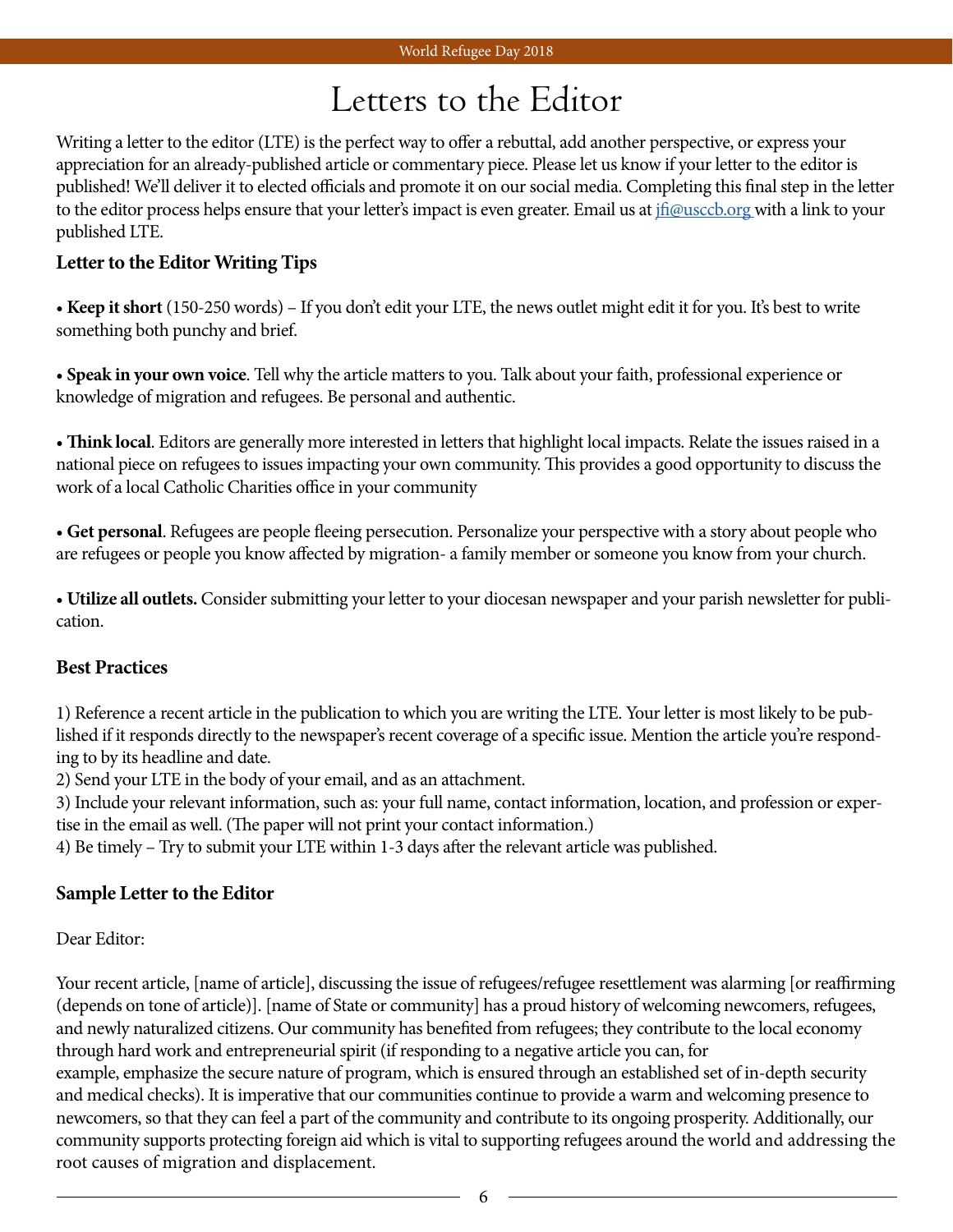# Sample Social Media for World Refugee Day

### **Twitter**

Today we celebrate #WorldRefugeeDay. Let everyone know that you support and protect the right for #RefugeesWelcome in the United States. #ShareJourney

On #WorldRefugeeDay we pause and remember the 21M people who have had to flee their countries in search of safety for their families. #ShareJourney

#Refugees are people looking for the same thing that everyone wants: happiness and a safe home for their families. #WorldRefugeeDay #ShareJourney

On #WorldRefugeeDay we remember the sacrifice those who have been forced from their homes make to seek safety for their families #ShareJourney

Don't know any #Refugees? Here are some you may know: Albert Einstein, Gloria Estefan , Henry Kissinger, Madeline Albright. #WorldRefugeeDay #ShareJourney

#### **Facebook**

On #WorldRefugeeDay take a moment and remember the 22 million people who have had to flee their homes and countries in search of safety for their families and loved ones. #ShareJourney

### **Sample Image:**



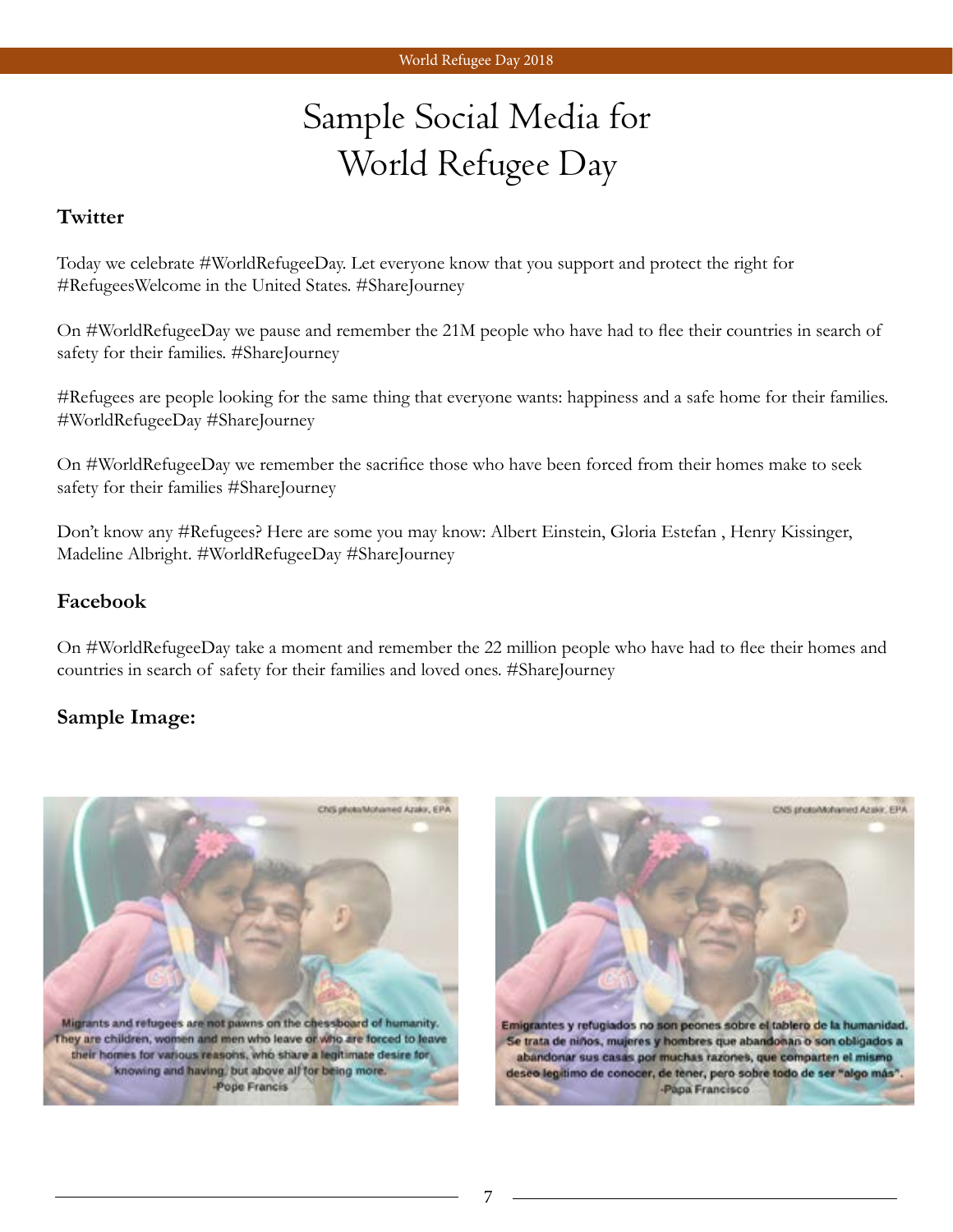# World Refugee Day Advocacy: Community Engagement Ideas

#### **Engage your Elected Leaders and Advocate for Refugees**

• *Participate* in the [calls to action](https://justiceforimmigrants.org/category/action-alerts/) produced by the [Justice for Immigrants Campaign,](http://www.justiceforimmigrants.org) [Catholics Confront](https://support.crs.org/act/share-journey-6)  [Global Poverty,](https://support.crs.org/act/share-journey-6) [Share the Journey](https://www.sharejourney.org/), and [Catholic Charities USA](https://catholiccharitiesusa.org/efforts/immigration-and-refugee-services) to make your voice heard by your members of Congress.

• [Organize or participate](https://www.confrontglobalpoverty.org/act/toolkit/) an in-district visit to your member of Congress' local office or attend one of their townhall events so that you can express your opinion on these issues.

• *Join* the [Justice for Immigrants Campaign](https://justiceforimmigrants.org/take-action/join-us/) and [Catholics Confront Global Poverty](https://www.confrontglobalpoverty.org/issues/migrant-refugees/) so that you can learn about further advocacy related activities in which you can participate.

#### **Become Active in Your Local Community and Parish**

• *Celebrate* a Mass or prayer service in your local parish on or around World Refugee Day. Focus on migration in the readings and in the intentions of the prayers of the faithful.

• *Hold* an information session or speaker panel with a refugee or immigrant member of your community or parish. Please use our [background resources](https://justiceforimmigrants.org/what-we-are-working-on/refugees/) on refugees

• *Present* on [Catholic Social Teaching and Migration](https://justiceforimmigrants.org/about-us/catholic-social-teaching/) to youth and church groups.

• *Write* a letter to the editor to promote education on refugee resettlement and the need to support refugees by providing lifesaving international development and humanitarian assistance.

• *Volunteer* to teach English to newcomers. Contact you[r local Catholic Charities](https://catholiccharitiesusa.org/find-help) to find out if such an opportunity exists in your community.

• *Hold* a refugee simulation event using this [guide](https://www.jrsusa.org/Assets/Publications/File/JRS%20Refugee%20Simulation%20Toolkit%202017%20FINAL1.pdf) from the from Jesuit Refugee Service or the [Refugees Seeking Safety tool](http://refugeesseekingsafety.org/) from Cabrini University.

• *Post* on social media using our materials; post pictures of your event on social media. Sign up for UNHCR Refugee Day [updates](http://www.unhcr.org/refugeeday/us/).

• *Pray* for [protection for refugees](https://www.jrsusa.org/assets/Publications/File/RenewingWelcomeLentforWeb.pdf) as well as for personal transformation as we face the needs of refugees everywhere.

• *Send* a message of hope and solidarity by writing a postcard to a refugee. Visit [anyrefugee.org](http://anyrefugee.org)

• *Ask* your local Catholic school recognize World Refugee Day in some way (an announcement in the morning bulleting, reciting the WRD prayer at the end of the school day before dismissal, assigning school children to discuss with their parents the Holy Family as refugees and writing about the discussion.).

• *Become* a [foster parent](http://www.usccb.org/about/children-and-migration/unaccompanied-refugee-minor-program/index.cfm) for an unaccompanied child! USCCB/MRS currently provides foster care to unaccompanied children in the following locations: Texas, Michigan, Arizona, Virginia, New York, California, Washington, Mississippi, Florida and Utah. For more information email migratingchildren@usccb.org.

• *Become* involved in your local [Parishes Organized to Welcome Refugees Program](http://www.usccb.org/about/resettlement-services/parishes-organized-to-welcome-refugees.cfm), if you have one, or through your local parish organize a group who will provide support for newly arriving refugees.

*BE SURE TO LET US KNOW WHAT YOU DID TO CELEBRATE WORLD REFUGEE DAY 2018!*

#### **Let us know by email at JFI@usccb.org**